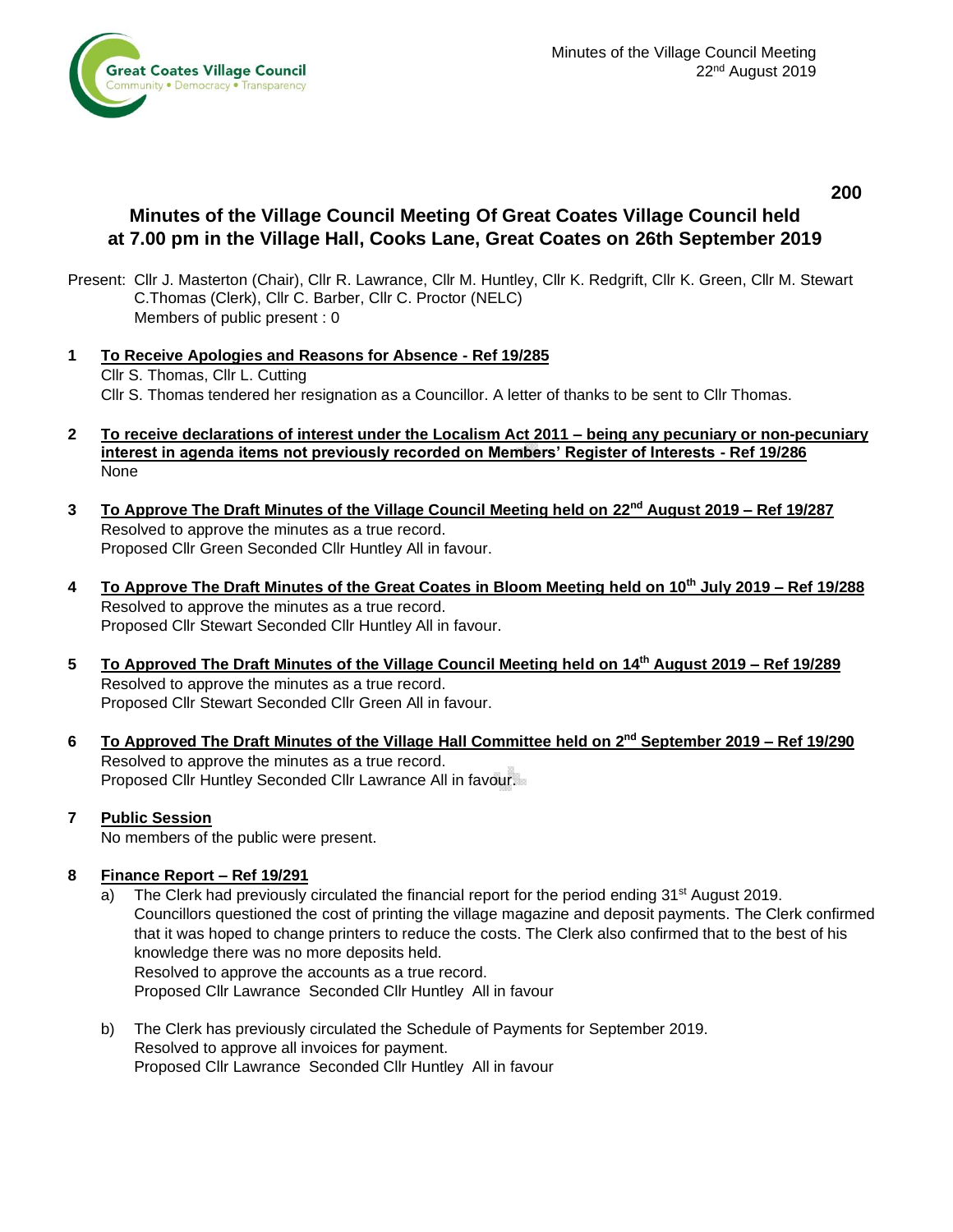

# **201**

- c) The Clerk advised that a proposed budget would be distributed for the next meeting to assist with finalising the budget for 2020/21 at the November 2019 Council meeting.
- d) The Clerk has previously circulated a proposal to amend the Financial Regulations to allow cash in hand for events to be used to pay for event expenses subject to an accounts analysis being kept. Resolved to amend the Financial Regulations. Proposed Cllr Huntley Seconded Cllr Lawrance All in favour
- e) The Clerk confirmed the PKF Litttlejohn had completed the external audit and a certificate of completion had been received and notices duly placed.

### **9 To receive any reports from external organisations. Ref 19/292**

### **a) Humberside Police**

The Clerk read a Police report detailing 6 offences in Great Coates. These were domestic related assault and burglary, burglary x 2, assault and criminal damage. There was 1 offence on the industrial estate.

### **b) Reports from Unitary Councillors**

Cllr Proctor confirmed that refuse collections were now all back on schedule with a 100% collection rate. There were proposals to increase grass cutting to more frequent cuts going forward. Cllrs complained that footpath 49 was totally overgrown until recently. Weeding along gutters was poor and NELC were looking to increase staff coverage on this.

Cllrs expressed dismay that there had been no movement on the re-cycling bins along Great Coates Road despite various representations being made to NELC. Councillors felt it had a detrimental affect on the area, two new roundabouts have been installed and the present location creates safety concerns. The Clerk confirmed that plans were in hand for the bins to be moved but had not yet been approved. Cllr Proctor asked for any documentation to follow up.

Cllr's asked if the recycling trial had been completed. Cllr Proctor confirmed that NELC did plan to move to weekly bin collections but was awaiting he Government waste strategy. At present there are no plans to change recycling apart from maybe bring in food waste containers.

#### **10 To receive reports from representatives of external organisations – Ref 19/293**

# **a) Freshney Forward**

Cllr Lawrance advised that concern was raised with an increase in crime and wounding. Concerns were raised regarding the two proposed sites on the Willows.

#### **11 To receive reports of committee meetings of the Village Council – Ref 19/294**

# **a) Reports from Council Committee Meetings - Personnel**

Staff appraisals had taken place with all staff and no great concerns were raised other than equipment issues which was being looked into.

The Committee proposed that payments for bank holidays and working after 10 pm be considered which at the moment are not recognised. The additional cost would equate to approx. £80 pa. It was resolved to pay time and a half after 10 pm and double time for bank holidays,

Proposed Cllr Lawrance Seconded Cllr Green All in favour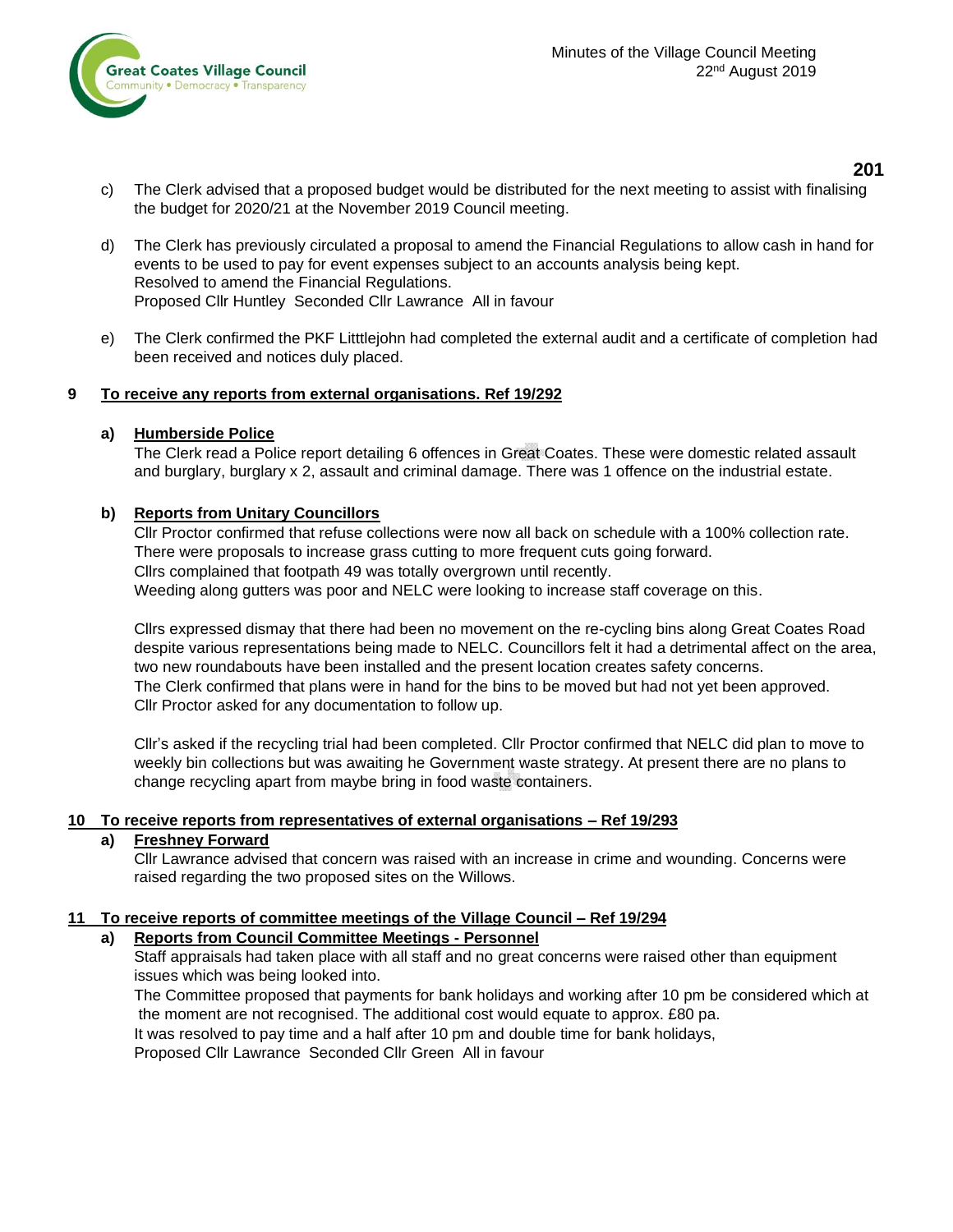

### b) **Reports from Council Committee Meetings - Hall Management**

A small committee was producing first class events with each event making a profit. The Council Chairman thanked all committee members for their hard work. The 40's evening had produced satisfactory sales yet had made a profit. Planning was now underway for the Halloween Event and Christmas Event. It had been decided to have a New Years Eve party with a party atmosphere. Two acts had been booked – a party DJ and vocalist. Security would be required and a good raffle. It would be for over 18s only. The Gobo light was now in place.

It was resolved to approve a budget of £200 for the Halloween Event. Proposed Cllr Lawrance Seconded Cllr Huntley All in favour

It was proposed to approve a budget of £450 for the Christmas Event. Proposed Lawrance Seconded Cllr Huntley All in favour

It was proposed to purchase a pair of step ladders for the hall at a cost of no more than £125 Proposed Cllr Huntley Seconded Cllr Green All in favour

### c) **Reports from Council Committee Meetings – Great Coates in Bloom**

The Heritage Day raised just over £200 for the church.

Work had now been completed in tidying the area between Allington Drive and Newbury Avenue and along Newbury Avenue. This area would be regularly maintained and it was proposed to rename this area Herbert Rollitt way after the artist who lived in great Coates.

Proposed Cllr Masterton Seconded Cllr Green All in favour

A new bench had been placed at the corner of Allington Drive and Newbury Avenue together with two new planters donated by a resident.

New boxes had been installed on the railings opposite Estate Road 5 coming into Great Coates.

Four boxes were proposed near the railway crossing but permission would be required from Northern Rail before placement.

High viz jackets had bene provided free of charge by a resident.

Dalkia had donated £100 to the committee.

# **12 Parish Matters**

# **a) Councillor Casual Vacancy – Ref 19/295**

There continues to be one casual councillor vacancy and subject to the fourteen day notice a second vacancy.

# **b) Village Council Magazine – Ref 19/296**

Cllr Green thanked Cllr Cutting and the Clerk for help with the last magazine. The December magazine was proposed to be published in the final week of November. This would be a new, refreshed design with the intention of improving the magazine whilst reducing printing costs.

A survey had been issue with the last magazine which produced positive results.

**c) Review Title and Terms of Reference for Village Hall Management Committee – Ref 19/297** This item was deferred until the next meeting

**202**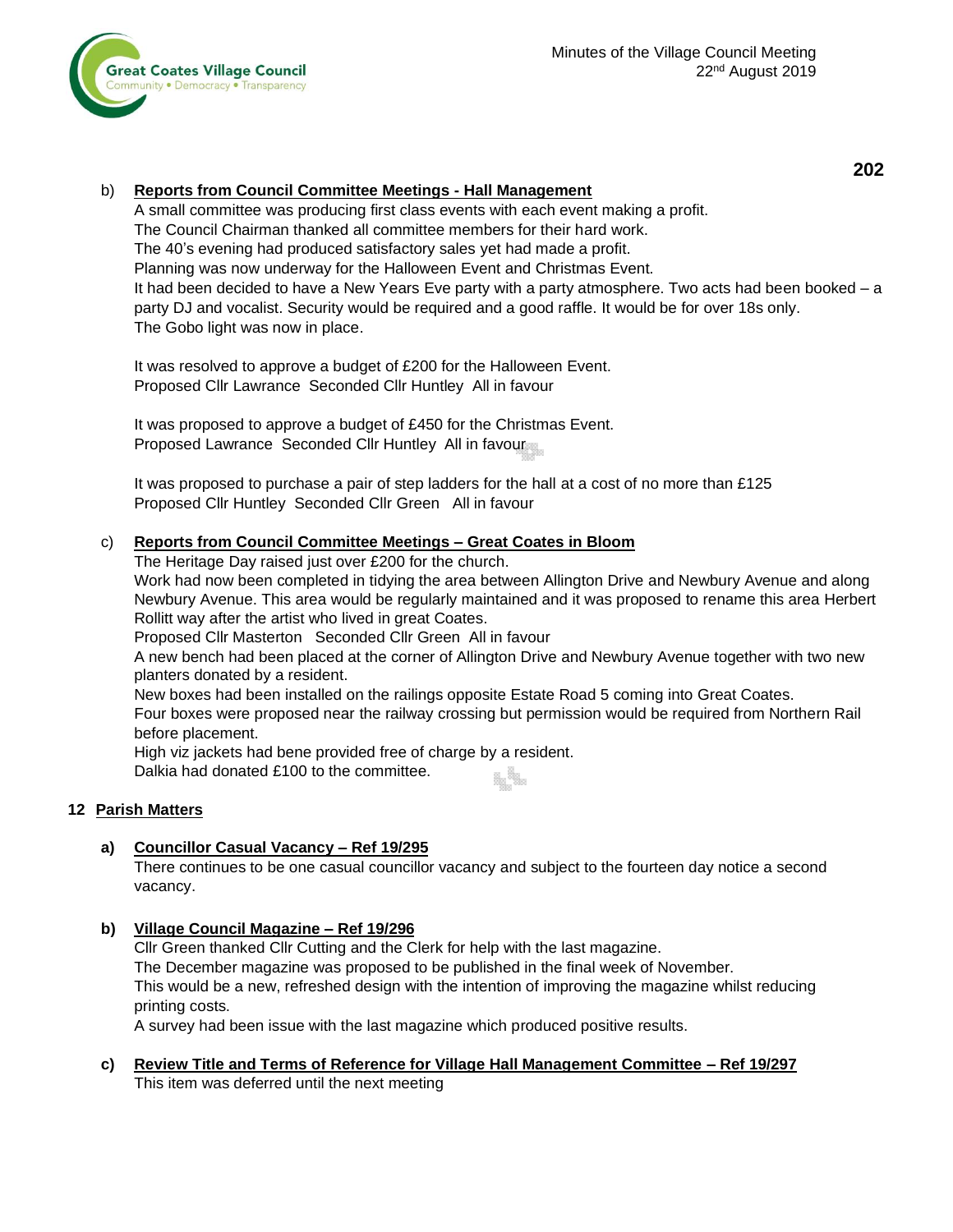

### **d) Review Tracking report – Ref 19/298**

#### **Ref: 1918 – Christmas Tree On Village Green**

Greenbelt had issued a licence and would allow no barriers subject to a risk assessment. This had been prepared and sent to Greenbelt and final approval was awaited.

#### **Ref: 1921 – Site For Allotments**

There was no further update from NELC and The Clerk would follow up.

#### **Ref: 1922 – Refurbishment of Hall Kitchen**

Work had been completed on walls and installation of additional shelves. Further work was to be completed in refurbishment of the worktops.

#### **Ref: 1923 – Planters Either Side Of the Hall**

ROK Foundation had been commissioned to produce the planters and 5 have been ordered.

#### **Ref: 1924 – False Wall in Hall**

A provisional date of 30th September had been agreed with the contractor to start the work.

#### **Ref: 1926 – Traffic Through The Village**

Cllr Swinburn at NELC had taken up the matter and a meeting was scheduled with Councillors on 16 October.

#### **Ref: 1928 – Water Butts at Village Hall**

Due to the design of the hall it was impossible to install at outside tap without affecting the structure of the building. It as therefore proposed to proceed but installing in the disabled toilets with a hosepipe to feed out. Proposed Cllr Masterton Seconded Cllr Stewart For: 5 Against: 1 Carried

#### **Ref: 1931 – Hall Lighting Modifications**

All work had been completed.

#### **Ref: 1932 - Tree Complaint – 27 Allington Drive**

This had been planned but contractor did not show up. It was re-scheduled for 7 October.

#### **Ref: 1937 – Hall Terms and Conditions**

The Clerk circulated a proposal to amend the terms and conditions to allow the Council to restrict and cancel hall hirings.

It was resolved to approve the amendments. Proposed Cllr Huntley Seconded Cllr Redgrift All in favour

#### **Ref: 1948 – Dignity at Work Policy**

A proposed policy had previously been circulated. It was resolved to approve the policy. Proposed Cllr Masterton Seconded Cllr Huntley

#### **Ref: 1950 – Debit Card**

The necessary forms had been received and signatures obtained.